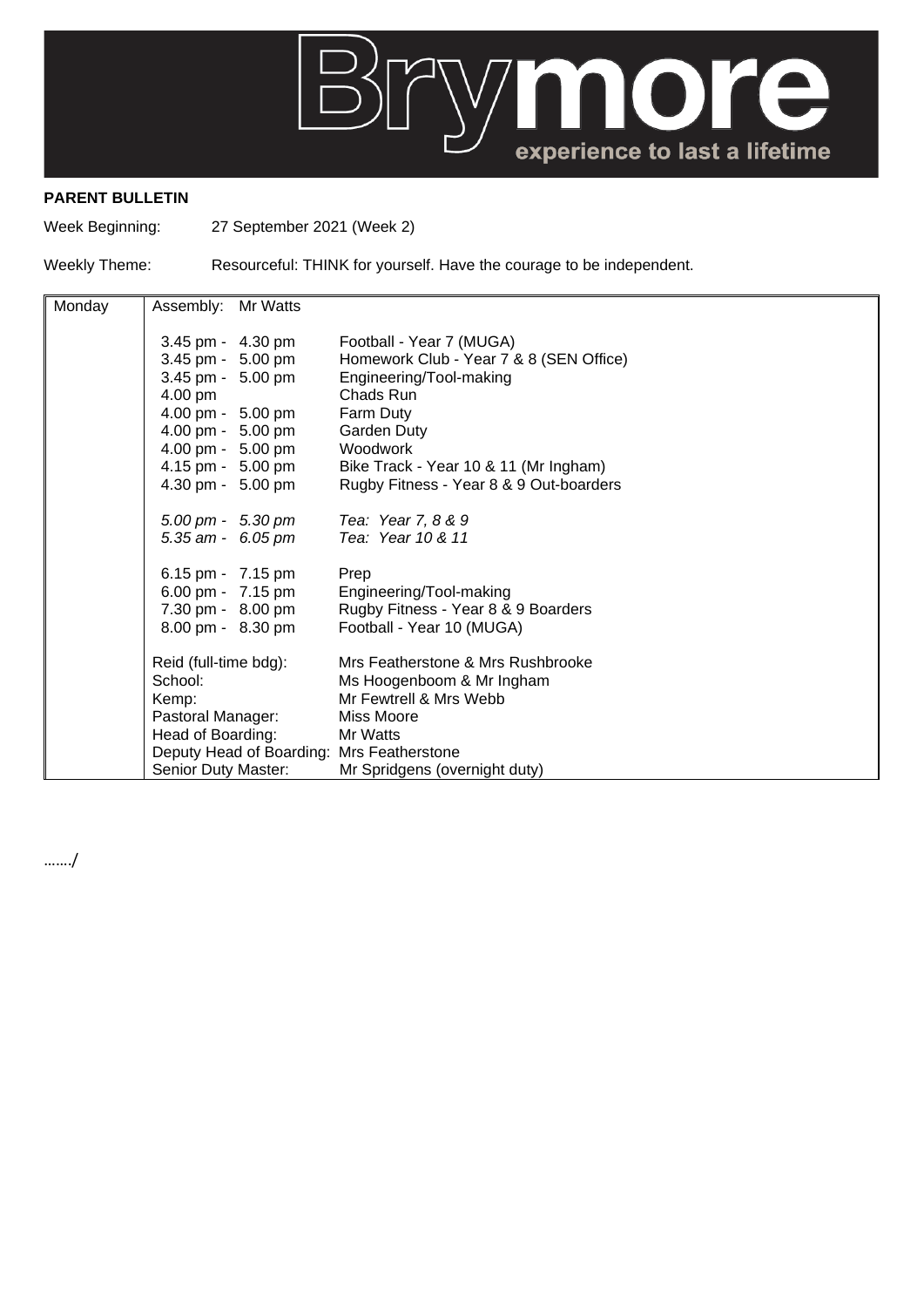| Tuesday   | Tutorial                                                       |                                                                                                               |
|-----------|----------------------------------------------------------------|---------------------------------------------------------------------------------------------------------------|
|           | <b>ALL DAY</b>                                                 | Flu and COVID Vaccination Sessions (Main Hall)                                                                |
|           | 3.45 pm - 4.30 pm                                              | Football - Year 9 (MUGA)                                                                                      |
|           | 3.45 pm - 5.00 pm                                              | Homework Club - Year 7 & 8 (SEN Office)                                                                       |
|           | 3.45 pm - 5.00 pm                                              | Welding                                                                                                       |
|           | 4.00 pm                                                        | Chads Run                                                                                                     |
|           | 4.00 pm - 5.00 pm                                              | Rugby Practice - Year 9 (MUGA)                                                                                |
|           | 4.00 pm - 5.00 pm                                              | Farm Duty                                                                                                     |
|           | 4.00 pm - 5.00 pm<br>4.15 pm - 5.00 pm                         | <b>Garden Duty</b><br>Bike Track - Year 7 (Mrs Webb)                                                          |
|           | 4.30 pm - 5.00 pm                                              | Rugby Fitness - Year 10 & 11 Out-boarders                                                                     |
|           |                                                                |                                                                                                               |
|           | 5.00 pm - 5.30 pm<br>5.35 am - 6.05 pm                         | Tea: Year 7, 8 & 9<br>Tea: Year 10 & 11                                                                       |
|           |                                                                |                                                                                                               |
|           | 6.00 pm - 7.15 pm                                              | Welding                                                                                                       |
|           | 6.15 pm - 7.15 pm                                              | Prep                                                                                                          |
|           | 7.30 pm - 8.00 pm<br>8.00 pm - 8.30 pm                         | Rugby Fitness - Year 10 & 11 Boarders<br>Football - Year 8 (MUGA)                                             |
|           |                                                                |                                                                                                               |
|           | Reid (full-time bdg):                                          | Mrs Long & Miss Owen                                                                                          |
|           | School:                                                        | Ms Hoogenboom & Mr Ingham                                                                                     |
|           | Kemp:                                                          | Mr Fewtrell & Mrs Webb                                                                                        |
|           | Pastoral Manager:                                              | Miss Moore                                                                                                    |
|           | Head of Boarding:<br>Deputy Head of Boarding: Mrs Featherstone | Mr Watts (Day)                                                                                                |
|           | Senior Duty Master:                                            | Mr Spridgens                                                                                                  |
| Wednesday | Assembly: Mrs Taylor-Lane                                      |                                                                                                               |
|           |                                                                |                                                                                                               |
|           | <b>ALL DAY</b>                                                 | Year 11 Geography Residential Trip to Snowdon :<br><b>BCA/Brymore students (Mr Austin/Mr Ellis/Mr Sawyer)</b> |
|           | 3.45 pm - 4.30 pm                                              | Football - Year 7 (MUGA)                                                                                      |
|           | 3.45 pm - 5.00 pm                                              | Homework Club - Year 9 & 10 (SEN Office)                                                                      |
|           | 4.00 pm                                                        | Chads Run                                                                                                     |
|           | 4.00 pm - 5.00 pm                                              | Farm Duty                                                                                                     |
|           | 4.00 pm - 5.00 pm                                              | Garden Duty                                                                                                   |
|           | 4.00 pm - 5.00 pm                                              | Rugby Fitness - Year 8 & 9                                                                                    |
|           | 4.00 pm - 5.30 pm<br>4.30 pm - 5.00 pm                         | Blacksmithing<br>Football - Year 9 (MUGA)                                                                     |
|           | 5.00 pm - 5.30 pm                                              | Football - Year 10 (MUGA)                                                                                     |
|           |                                                                |                                                                                                               |
|           | 5.00 pm - 5.30 pm<br>5.35 am - 6.05 pm                         | Tea: Year 7, 8 & 9<br>Tea: Year 10 & 11                                                                       |
|           |                                                                |                                                                                                               |
|           | 6.00 pm - 7.30 pm                                              | Blacksmithing                                                                                                 |
|           | 7.30 pm - 9.00 pm                                              | Young Farmers (Main Hall) (Every two weeks)                                                                   |
|           | 7.30 pm - 9.00 pm                                              | Blacksmithing                                                                                                 |
|           | Reid (full-time bdg):                                          | Mrs Long & Miss Owen                                                                                          |
|           | School:                                                        | Ms Hoogenboom & Mr Ingham                                                                                     |
|           | Kemp:                                                          | Mr Fewtrell & Mrs Webb                                                                                        |
|           | Pastoral Manager:                                              | Miss Moore                                                                                                    |
|           | Head of Boarding:<br>Senior Duty Master:                       | Mr Watts<br>Mr Spridgens                                                                                      |
| Thursday  | Tutorial                                                       |                                                                                                               |
|           |                                                                |                                                                                                               |
|           | <b>ALL DAY</b>                                                 | Year 11 Geography Residential Trip to Snowdon:                                                                |
|           | 3.45 pm - 4.30 pm                                              | <b>BCA/Brymore students (Mr Austin/Mr Ellis/Mr Sawyer)</b><br>Football - Year 7 (MUGA)                        |
|           | 3.45 pm - 5.00 pm                                              | Homework Club - Year 9 & 10 (SEN Office)                                                                      |
|           | 4.00 pm                                                        | Chads Run                                                                                                     |
|           | 4.00 pm - 5.00 pm                                              | Farm Duty                                                                                                     |
|           | 4.00 pm - 5.00 pm                                              | Garden Duty                                                                                                   |
|           | 4.00 pm - 5.00 pm                                              | Hockey (MUGA)                                                                                                 |
|           | 4.00 pm - 5.00 pm<br>4.00 pm - 5.00 pm                         | Woodwork<br>Rugby Practice - Year 10 & 11                                                                     |
|           | 4.00 pm - 5.00 pm                                              | Taekwondo                                                                                                     |
|           | 4.00 pm - 5.30 pm                                              | Blacksmithing                                                                                                 |
|           | 4.15 pm - 5.00 pm                                              | Bike Track - Year 8 & 9 (Miss Owen)                                                                           |